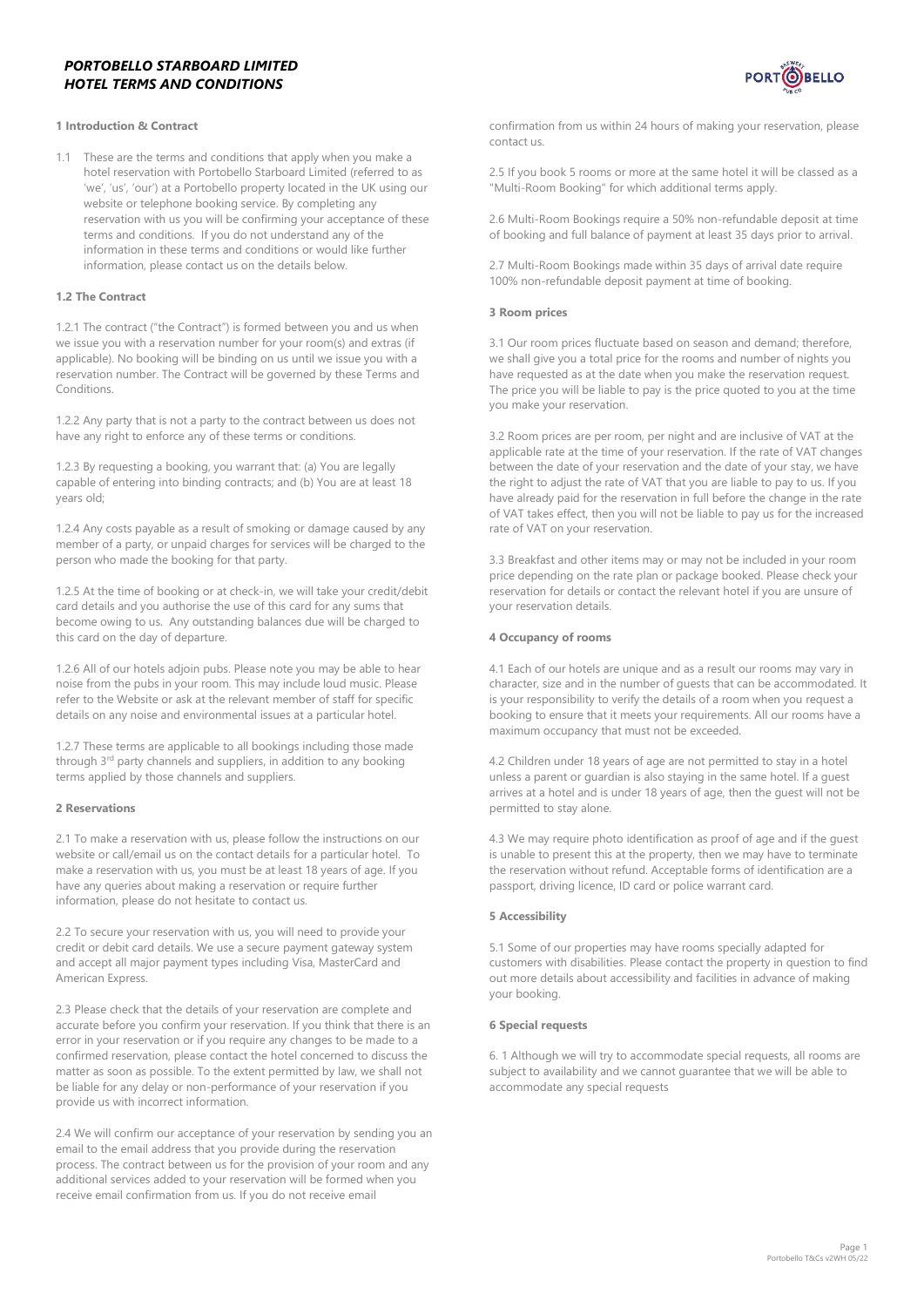#### **7 Paying for your room**

7.1 Payment terms may vary depending upon the rate plan or package booked and the policy applied.

For bookings made on our 'Flexible Policy' the full balance becomes due after the cancellation free period ends.

Balances due, less any deposits paid, may be taken using the card provided with the booking any time after the cancellation free period up to when the guest arrives at the hotel.

7.2 Payment may be made to us by: cash or major credit/debit card. The expiry date of your debit/credit card must be later than the final day of your stay with us. Please note that we do not accept cheques as a valid form of payment.

7.3 If an 'Advance Purchase or Non-Refundable' rate plan or package is booked, the total cost of the reservation will be charged at the time of booking using the card provided with the reservation details and is strictly non-refundable. Once the booking has been confirmed, it cannot be amended or changed in any way (including but not limited to change of date, room type, hotel etc.). In the event of cancellation or the guest not arriving 100% penalty will apply.

### **8 Cancellation**

8.1 Any booking fees or credit card charges are non-refundable.

8.2 If you wish to amend or cancel a Flexible policy booking, you must make these changes or cancellation via the original source of your booking by 12:00 midday 48 hours before the confirmed date of arrival. Unless otherwise notified at the time of booking, and subject to clause 9, we will refund any payment made in respect of such booking.

8.3 If you fail to cancel your Flexible policy booking in accordance with clause 10.2 we will charge you for the total value of the booking.

8.4 If you do not check-in and fail to cancel your Flexible policy booking by 12.00 midday 48 hours before the date of arrival, we reserve the right to treat your booking as cancelled in full and 100% penalty will apply. Payment for any penalty due will be claimed against the card used to complete the booking.

8.5 All Advance Purchase or Non-Refundable policy bookings are strictly non-refundable and cannot be amended in any way. If an Advance Purchase or Non-Refundable reservation is cancelled a 100% penalty will apply and no refunds will be given.

8.6 If your Advance Purchase or Non-Refundable reservation is for more than one night and you shorten your stay, no refund will be given.

8.7 If your Advance Purchase or Non-Refundable reservation is for more than one night and you fail to check-in at the Hotel prior to midnight on the specified arrival date, the remainder of your booking will be cancelled in full, and 100% penalty will apply.

8.8 We reserve the right to cancel or change your booking at any time. If this does arise you can:

(a) accept the changed arrangements as notified;

(b) make an alternative arrangement with us; or

(c) cancel your reservation and receive a full refund of any monies paid as soon as reasonably possible.

### **9 Your right to cancel**

9.1 You may cancel your reservation if you have booked a 'Flexible Policy' rate plan or package at any time by following the same source/channel of your original booking. If you cancel your reservation more than 48 hours of the date of arrival with us (based on GMT time), you will not be liable for a cancellation charge. If you cancel your reservation with us within 48 hours of the agreed date of arrival (based on GMT time), you will be liable to us for a 100% penalty cancellation charge equal to the value of your total stay and any ancillary items that have been organised with the hotel.

9.2 'Advance Purchase or Non-Refundable Policy' bookings are nonrefundable and non-transferable. You are able to cancel the booking but 100% penalty will apply and no refunds will be given.

### **10 Our right to cancel**

### **10. 1 Your breach**

10.1.1 If you breach our terms and conditions or fail to pay us when you are required to do so, we may cancel your reservation at any time with immediate effect by giving you written notice (which includes email). Your statutory rights will be unaffected.

### **10.2 Events outside our control**

10.2.1 To the extent permitted by law, we do not accept any liability arising out of any occurrences beyond our control including but not limited to acts of god, flooding, drought, earthquakes or other natural disasters; epidemics or pandemics; terrorist attacks, civil wars, nuclear, chemical or biological contaminations; collapse of buildings, fire, explosions or accidents; any labour or trade disputes, strikes, industrial action; war, riots, theft or emergency evacuations (together known as a "Force Majeure Event"). If a Force Majeure Event occurs meaning that we are unable to make your room available to you, we will contact you to let you know as soon as possible and:

• if you have already paid for your room, we will refund your full payment to you as soon as reasonably possible

• if you have not yet paid for your room, you will not be liable to make any payment to us.

10.2.2 Save as set out above and to the extent permitted by law, we will not be liable or responsible to you for any failure to perform, or delay in performance of, any of our obligations that is caused by a Force Majeure Event.

10.2.3 Your statutory consumer rights shall not be affected.

### **11 Arrival and Departure**

11.1 You can register and check-in from 3.00pm local time on your booked arrival date.

11.2 You must check-out and vacate your room by 11.00am local time on your departure date. If you fail to check-out by 11.00am, then we will make an additional charge for one night's stay for the applicable room(s).

11.3 If you wish to arrange a late check-out, subject to availability, you may book in advance at an additional charge. You must advise us at the time of check-in or before if you wish to arrange this.

11.4 All guests are required to complete a registration form and will be asked to provide proof of identity and nationality upon check-in. Overseas guests, excluding Republic of Ireland and Commonwealth citizens must provide their identity card / passport details. Acceptable forms of identification are a passport, driving licence, ID card or police warrant card.

### **12 Our expectations of you**

12.1 Our hotels are strictly non-smoking. This includes all rooms and internal areas of the property. In the event that you or any member of your party smoke in a room(s) or anywhere in the building we reserve the right to charge you, as the person making the booking, a minimum of £150.00 to cover cleaning costs and any loss of service.

12.2 If you, or any member of your party, damage any bedding or linen, we reserve the right to charge you a minimum of £100.00 for specialist cleaning. If specialist cleaning is unsuccessful, we reserve the right to charge you, as the person making the booking, the full replacement cost of any replacement bedding or linen.

12.3 If you or any member of your party cause damage or loss of any kind to the property, other guests, or their property, you, as the person making the booking, will be responsible for that damage or loss and you